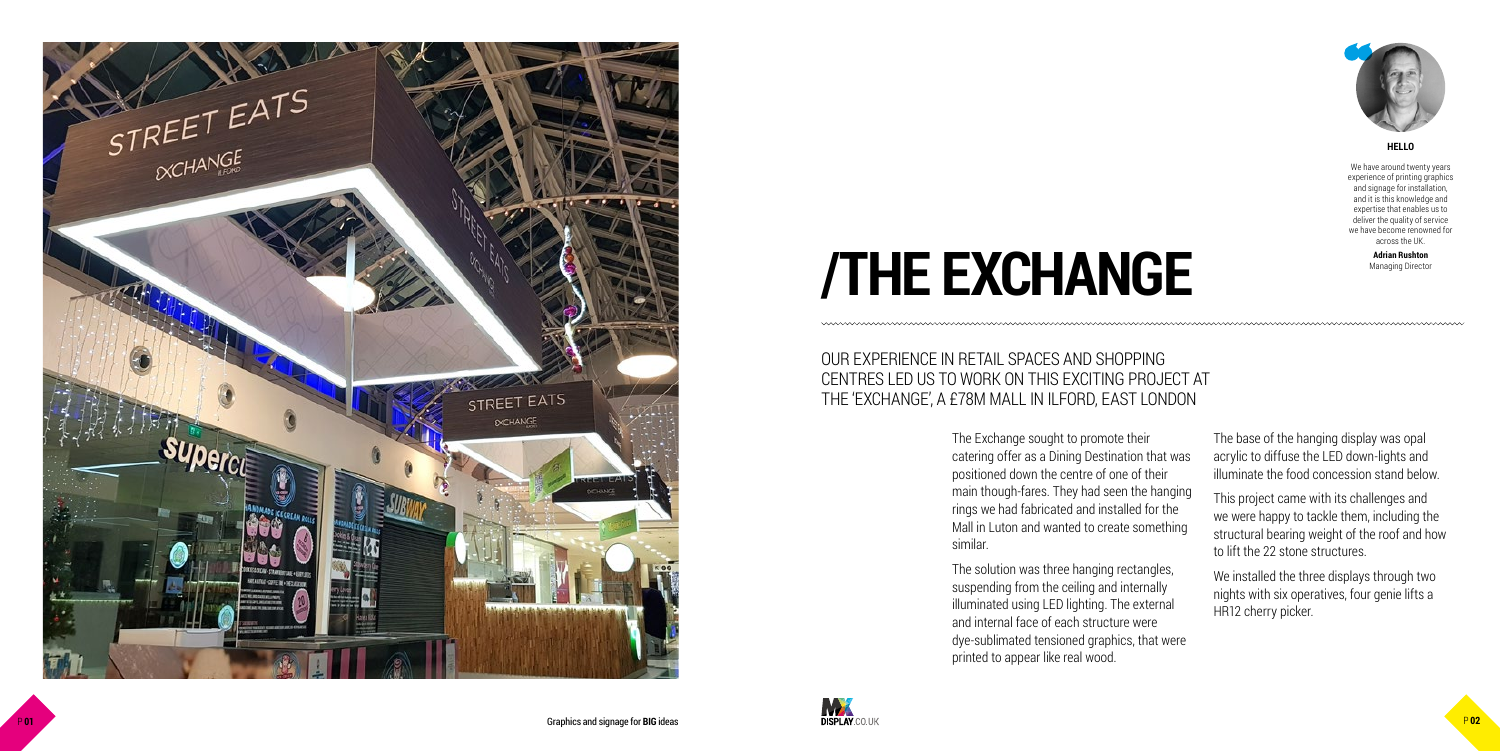# **/FABRIFRAME**

The 4,200 x 2,400mm displays used our innovative FabriFrame system with dye-sublimated fabric graphics. This approach reduced the weight that would be suspended from the ceiling and meant they could be replaced with different graphics in the future.



To focus the LED lights in the right direction, the internal and external sides were printed onto 'block-out' fabric. This fire-retardant material prevents light from passing through it and instead, focussed the light through the 100mm wide opal acrylic base.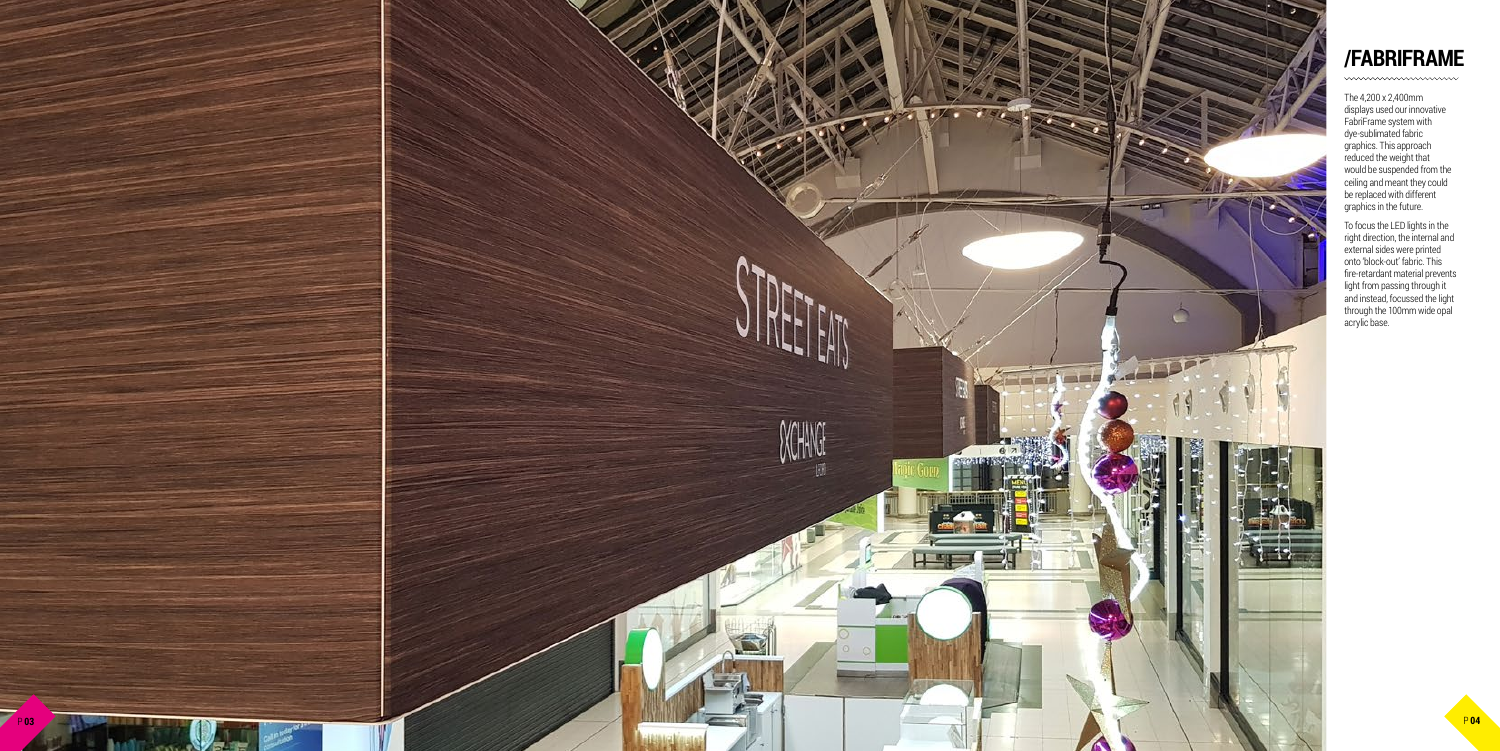## **/FABRIFRAME**

*mmmmmmmmm* 

Centred within each display we suspended a smaller 3,000 x 500mm, double sided FabriFrame to promote each concession.



This versatile system was a cost-effective solution to market the dining destination, and future-proofed against expensive signage costs if the tenant were to change.